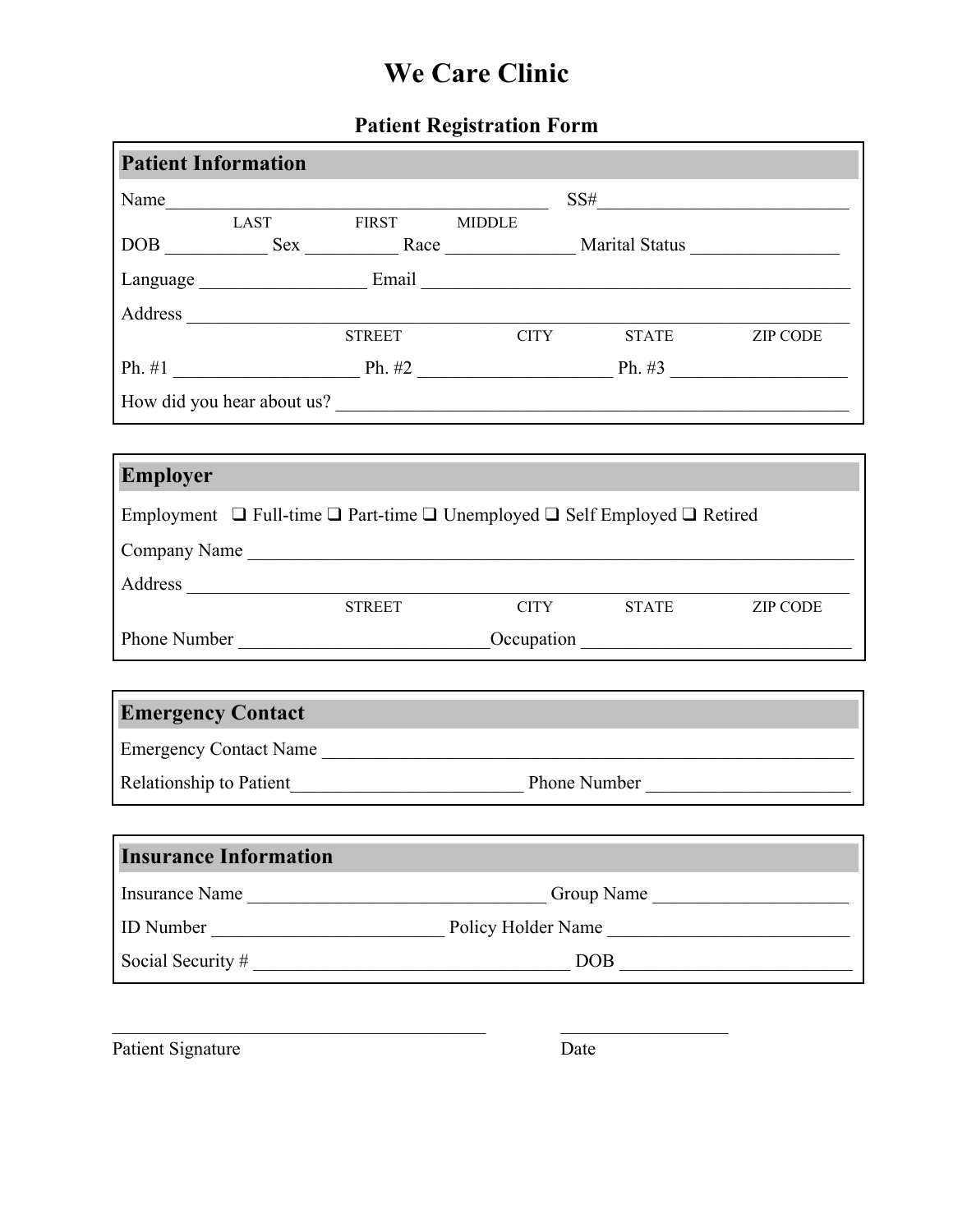### **FINANCIAL RESPONSIBILITY AGREEMENT**

Patient Name: Date of Birth:

I understand and agree that I will be financially responsible for any and all charges for service not paid by my insurance for my visits. This includes any medical service visit, preventative exam or physical, lap testing, x-ray, EKG and any other screening service or diagnostic testing ordered by the physician or physician's stuff.

I understand and agree it is my responsibility and not the responsibility of the physician or the physician's staff to know if my insurance will pay for any medical services I receive.

I understand and agree it is my responsibility to know if the physician or provider I am seeing is a contracted in-network provider recognized by my insurance company or plan. If the result in claims being denied or higher out-ofpocket expenses to me, I understand this and agree to be financially responsible for all the charges.

I understand and agree it is my responsibility to know if my PCP (primary care physician) choice has been processed by my insurance company of plan. If I have requested a PCP change that is not processed by my insurance company, it may result in claims being denied, I understand that this and agree to be financially responsible and make full payment.

Signature:\_\_\_\_\_\_\_\_\_\_\_\_\_\_\_\_\_\_\_\_\_\_\_\_\_\_\_\_\_\_\_\_\_ Date:\_\_\_\_\_\_\_\_\_\_\_\_\_\_\_\_\_\_\_\_

Responsible Party Signature:\_\_\_\_\_\_\_\_\_\_\_\_\_\_\_\_\_\_\_\_\_\_\_\_\_\_\_\_\_\_\_\_\_\_\_\_\_\_\_\_\_\_\_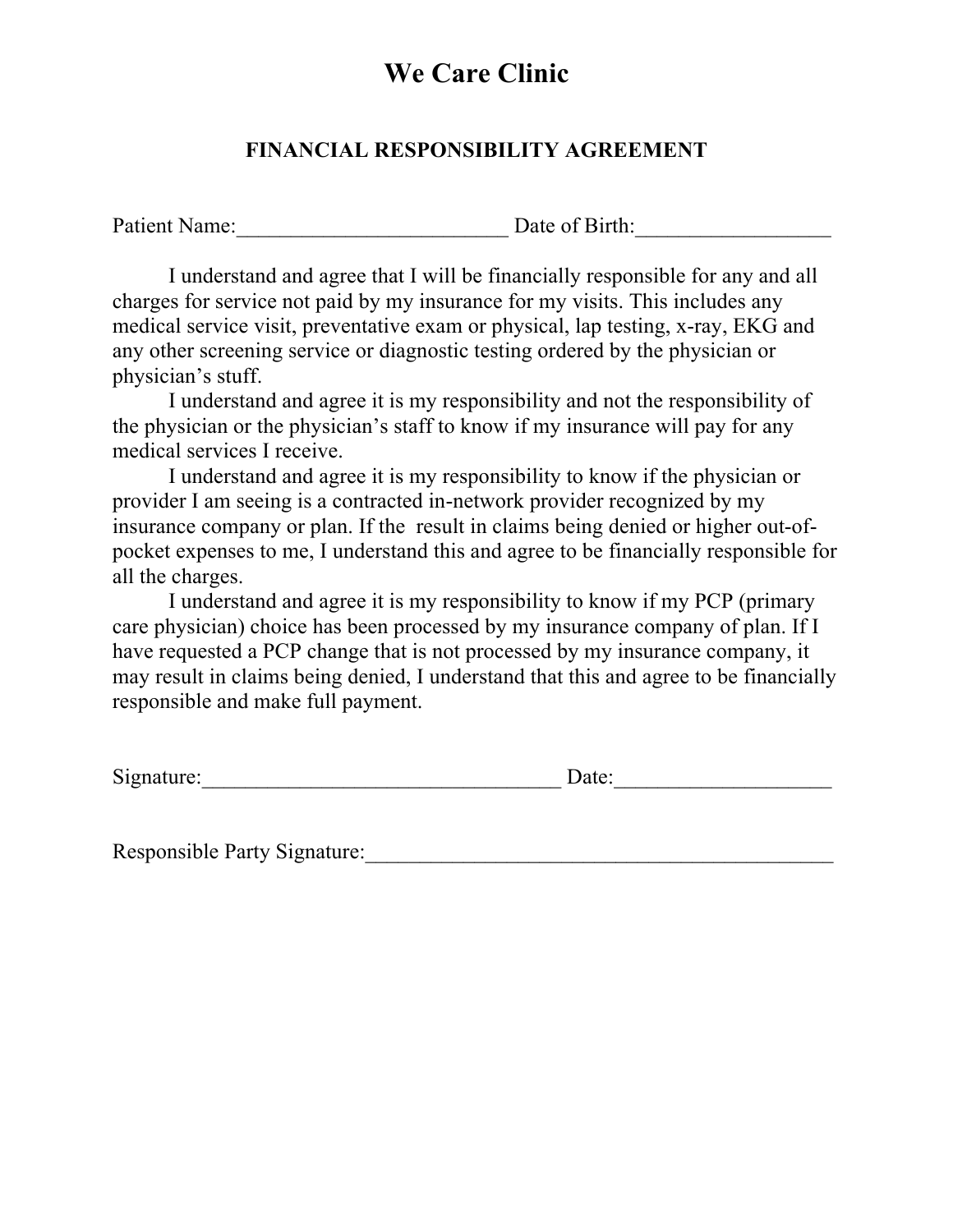## **Patient Registration Form Disclosure and Consents**

| <b>Patient Name:</b>                      | DOB. |  |
|-------------------------------------------|------|--|
| <b>ASSIGNMENTS OF INSURANCE BENEFITS:</b> |      |  |

I hereby authorize direct payment of my insurance benefits to the **We Care Clinic** or the physician individually for services rendered to my dependents, or me, by the physician or those under his/her supervision. I understand that it is my responsibility to know my insurance benefits and whether or not the services I am to receive are a covered benefits. I understand and agree that I will be responsible for any co-pay balance due that the **We Care Clinic** is unable to collect from my insurance carrier for whatever reason.

#### **MEDICARE/MEDICAID/CHAMPUS INSURANCE BENEFITS:**

I certify that the information given by me in applying for payment under these programs is correct. I authorize the release of any of my, or my dependent's records that these programs may request. I hereby direct that payment of my, or my dependent's authorized benefits be made directly to the **We Care Clinic** or the physician on my behalf.

#### **AUTHORIZED TO RELEASE NON-PUBLIC PERSONAL INFORMATION:**

I certify that I read and been offered a copy of the **We Care Clinic** disclosure and consent form. I hereby authorize the **We Care Clinic** the physician individually to release any of my, or my dependents medical or incidental nonpublic personal information that may be necessary for medical evaluation, treatment, consultation, or the processing of insurance benefits.

#### **AUTHORIZATION TO MAIL, CALL, OR EMAIL:**

I certify that I understand the privacy risks of the mail, phone calls, the e-mail. I hereby authorize the **Clinic name** representative or my physician to mail, call, or e-mail me with communications regarding my health are, including, but not limited to sure things as appointment reminders, referrals arrangements, and diagnostic test results. I understand that I have the fight to rescind reminders, referral arrangements and diagnostic test results. I understand that I have the right to rescind this authorization at any time by notifying the **We Care Clinic** to that effect in writing. **LAB/X-RAY/DIAGNOSTIC SERVICES:**

I understand that I may receive a separate bill if my medical care included lab, x-ray, or other diagnostic services. I further understand that I am financially responsible for any co-pay or balances due for these services if they are not reimbursed by my insurance for whatever reason.

#### **CONSENT TO TREATMET:**

I hereby consent to evaluation, testing, and treatment as directed by the **We Care Clinic** physician or those under his/her supervision.

| Patient Signature:             | Date: |  |  |
|--------------------------------|-------|--|--|
| Guarantor Signature:           | Date: |  |  |
| Guarantor Name (Please Print): |       |  |  |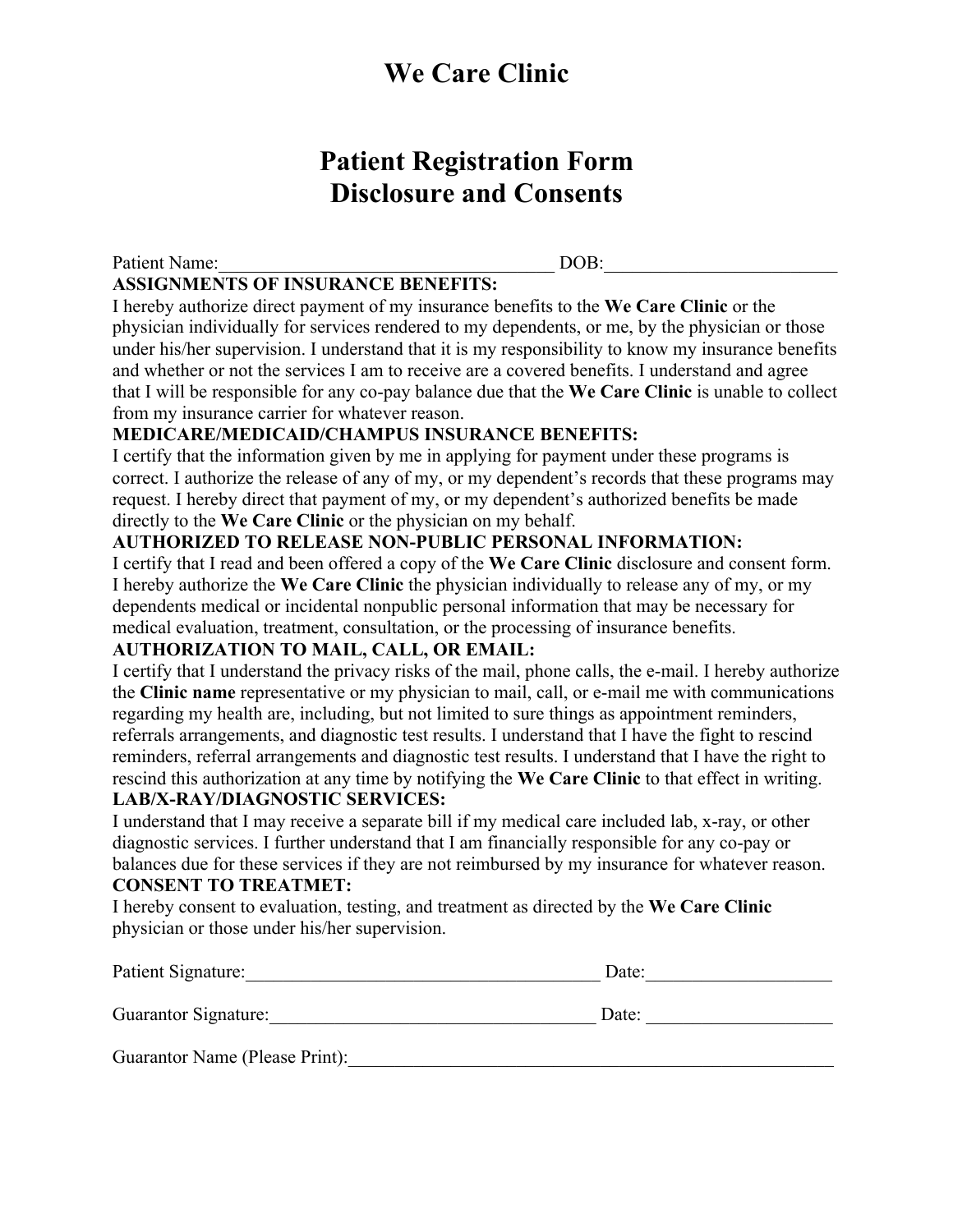# **Patient Privacy Directive**

In our efforts to comply with the Health Insurance Portability and Accountability Act (HIPPA), we need to be certain that we guard your privacy according to your wishes when it comes to your family, friends, and co-workers.

Please circle your response to the following:

| May we leave messages on a voicemail at home or on your cell phone to discuss appointments or                                                                                                                                   |        |                |     |  |
|---------------------------------------------------------------------------------------------------------------------------------------------------------------------------------------------------------------------------------|--------|----------------|-----|--|
| treatments?                                                                                                                                                                                                                     | Yes No |                | N/A |  |
| May we discuss your appointments/treatment with your spouse? Yes No                                                                                                                                                             |        |                | N/A |  |
| May we leave messages concerning your appointments with a coworker, receptionist or secretary                                                                                                                                   |        |                |     |  |
| that regularly answer you calls?                                                                                                                                                                                                | Yes No |                | N/A |  |
| May we leave messages on a voicemail at work?                                                                                                                                                                                   | Yes.   | $\overline{N}$ | N/A |  |
| If you are over the age of 18, may we discuss your appointments and/or treatment with your                                                                                                                                      |        |                |     |  |
| children?                                                                                                                                                                                                                       | Yes    | No             | N/A |  |
| You must inform us, in writing, of any changes in your directives, This record will take effect<br>immediately and will be kept in your file along with your acknowledgement of receipt of your<br>Notice of Privacy Practices. |        |                |     |  |
| I acknowledge I have received a copy of the "Notice of Privacy Practices"                                                                                                                                                       |        |                |     |  |

| Signature:    | Date:         |  |  |
|---------------|---------------|--|--|
| Printed Name: | Date of Birth |  |  |

Relationship if Patient Representative to Patient\_\_\_\_\_\_\_\_\_\_\_\_\_\_\_\_\_\_\_\_\_\_\_\_\_\_\_\_\_\_\_\_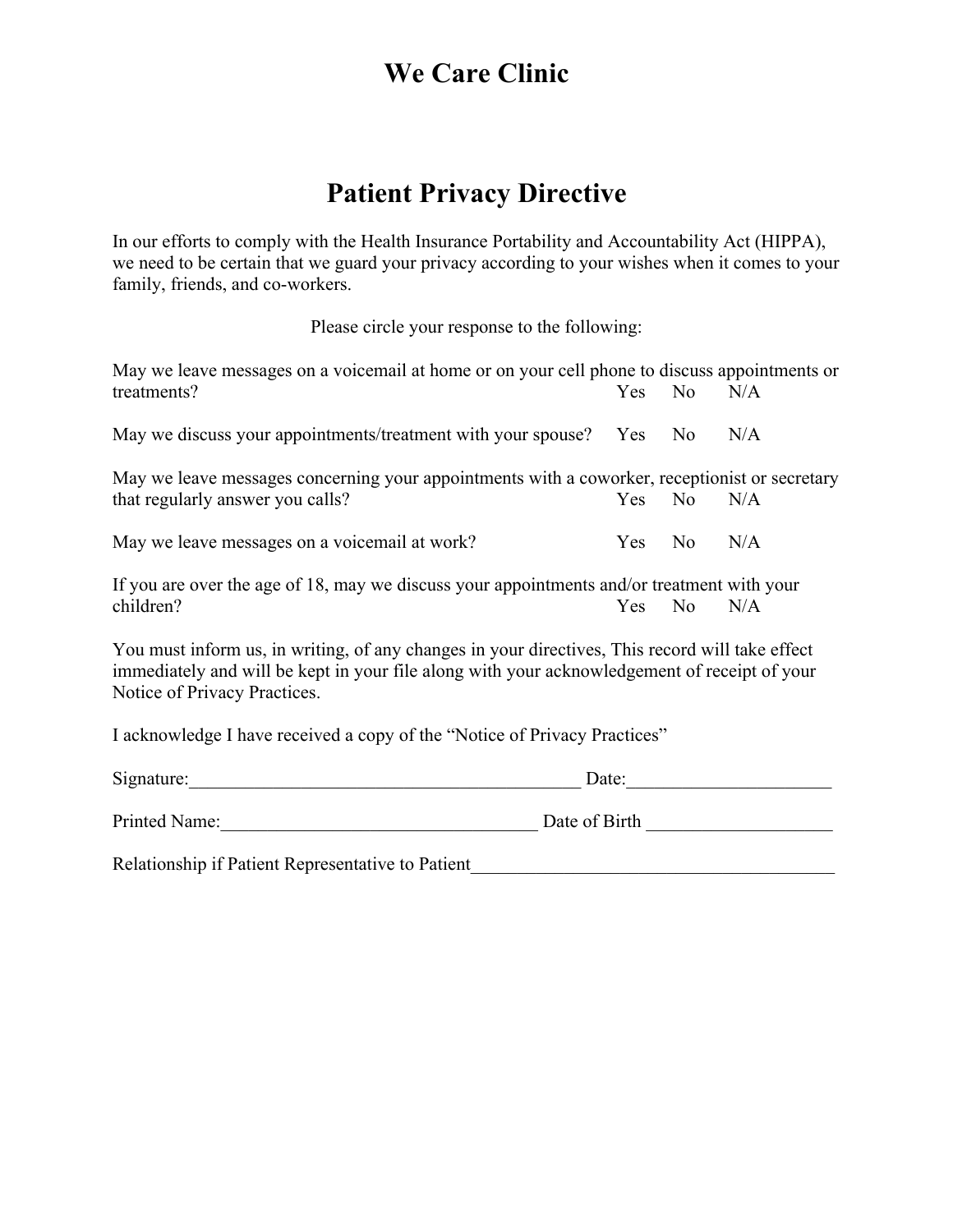### **We Care Clinic Patient Contract**

I, this the same of the same of the same of the same of the same of the same of the same of the same of the same of the same of the same of the same of the same of the same of the same of the same of the same of the same o voluntarily agree that (initial each statement after reviewing):

I will treat the staff at the office respectfully at all times. I understand that if I am disrespectful to staff or disrupt the care of other patients I will be fired from the clinic.

I will keep (and be on time for) all my scheduled appointments with the doctor and other members of the treatment team. I understand that there is a 25 dollar charge if I do not cancel or reschedule my appointment within 48 hours of the scheduled time. I understand there is a 50 dollar charge if I do not cancel or reschedule my procedure appointment within 48 hours of the scheduled time.

I understand that if I have 3 No Shows the practice will terminate my doctor-patient relationship.

I will call within 24 hours of hospital or ER discharge to make an appointment so there is no gap in my care.

I will complete all diagnostic tests (labs, x-ray, EKG, etc.) in a timely fashion prior to my next appointment.

I will pay all my deductibles on the day of my visit and pay all balances owed.

I will carry and provide my insurance card on each visit.

I will notify the office immediately of any changes in insurance and provide a copy of my insurance card on my next visit.

I will notify the office if any contact information changes occur.

I will bring all my medication to all my appointments EVERYTIME. I understand that mistakes occur and my provider and his team require the actual medication bottles and not a list to ensure my safety.

I will keep all my medications safe, secure, and out of the reach of children. If the medicine is

lost or stolen, I understand it will not be replaced until my next appointment, and may not be replaced at all.

I will call at least 3 weeks in advance if my medications are running out and my next appointment is more than 3 weeks away.

I will take my medication as instructed and not change the way I take it without first talking to the doctor or other member of the treatment team.

I will tell the doctor all other medicines that I take, and let him/her know right away if I have a prescription for a new medicine.

I will not call after business hours, at night, or on the weekends looking for refills. I understand that prescriptions will be filled only during business hours. I also understand that if I miss or reschedule an appointment, I will only be given enough of my medications to last till my next visit.

I will use only one pharmacy to get all on my medicines:

Pharmacy name/phone#